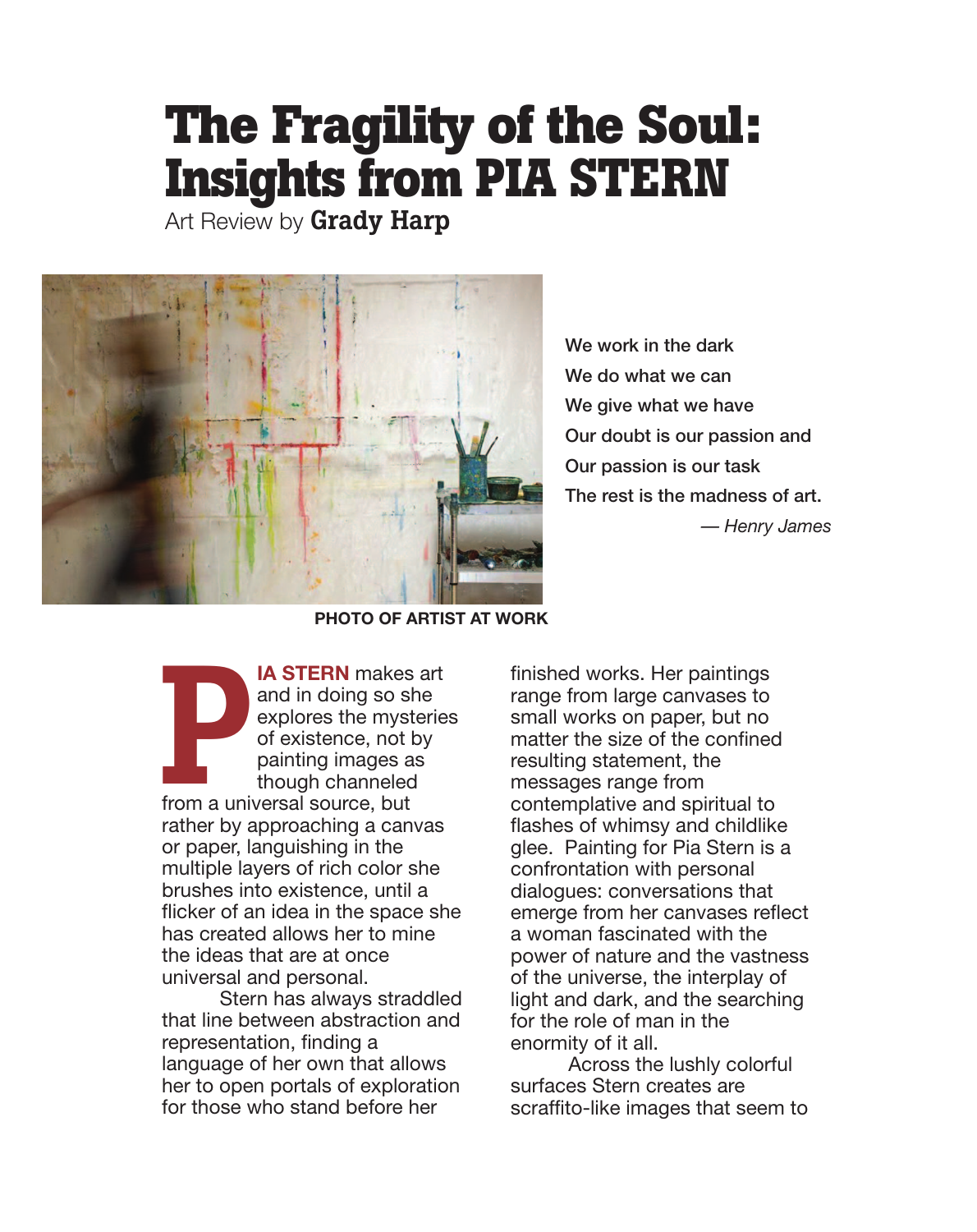

**VOL DE NUIT**



**THE LAST REMAINING PIECES**

emerge from the divisions of dark and light, water and air, the known and the unknown. In *Vol de Nuit* a moon cloud hovers over a ghostly terrain: a bicycle suggests the transportive means of the title's night flight. In *The Last Remaining Pieces* several of Stern's artistic icons appear – the boats that always seem adrift,

defined fishes and nebulous circles, and near human like figures – gather in the band of earthbound dark surrounded above and below by a mysterious light source.

In some of her more representational works such as *Portal,* the artist allows the viewer to decide which of the elements drawn – the bed, the door, the window, or the central position of the proscenium square – represents the entry/exit of the outlined human figure. In *Rondo for Galileo* she shares a vision of the celestial bodies of the universe in a dance-like aggregation. And returning to earthly delights *In the* 

**PORTAL**